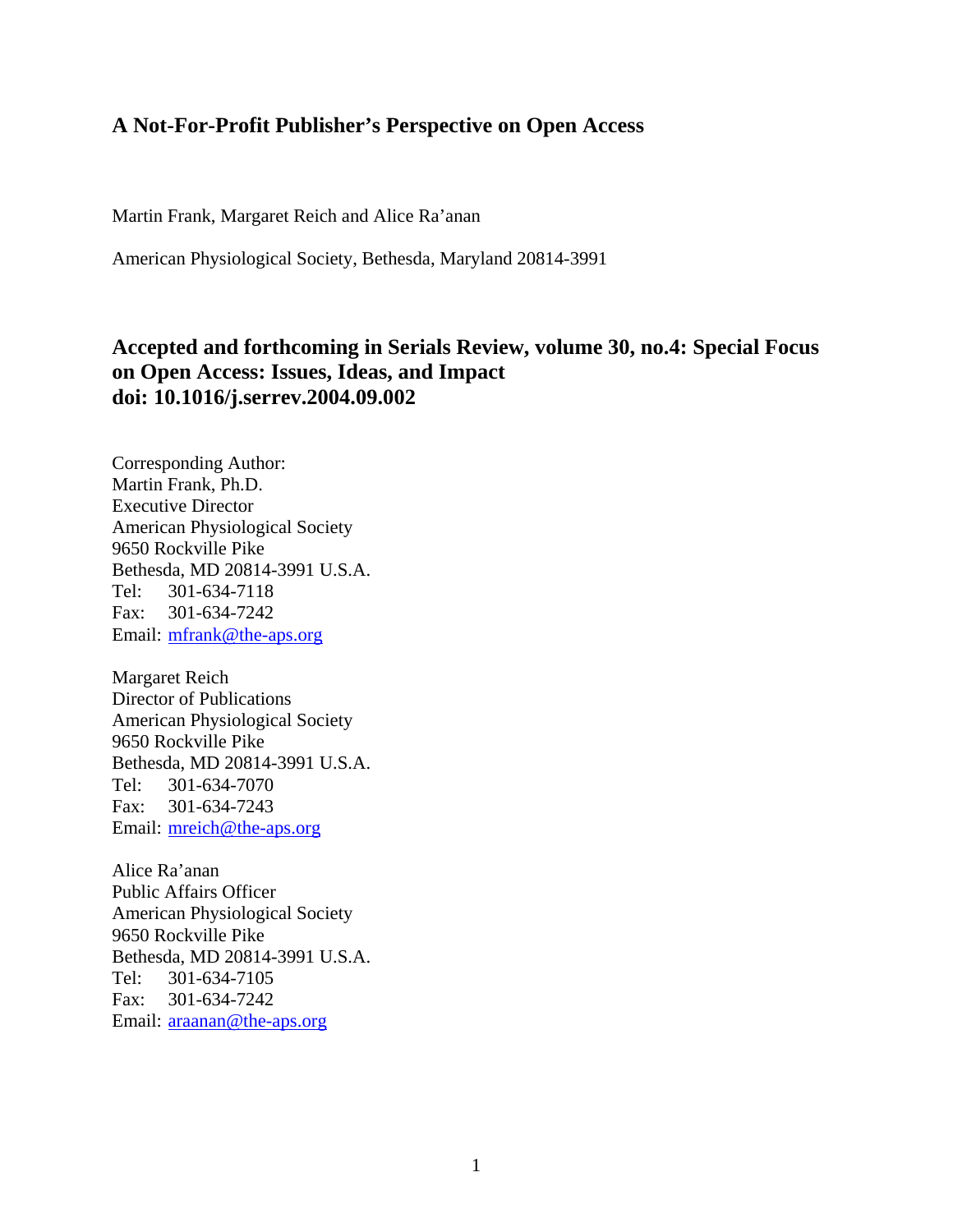#### **Abstract**

Recent legislative activity in the US House of Representatives and the UK House of Commons has added fuel to a debate over electronic access to the Scientific, Technical and Medical (STM) literature that was initiated in 1999 with the introduction of E-Biomed. On-going efforts to change the landscape of STM publishing involve moving it away from a subscription basis to an author-pays model. This article chronicles the swift evolution of electronic access to the scientific literature and asks whether the scholarly community will really be better off with government-mandated open access (OA) publishing.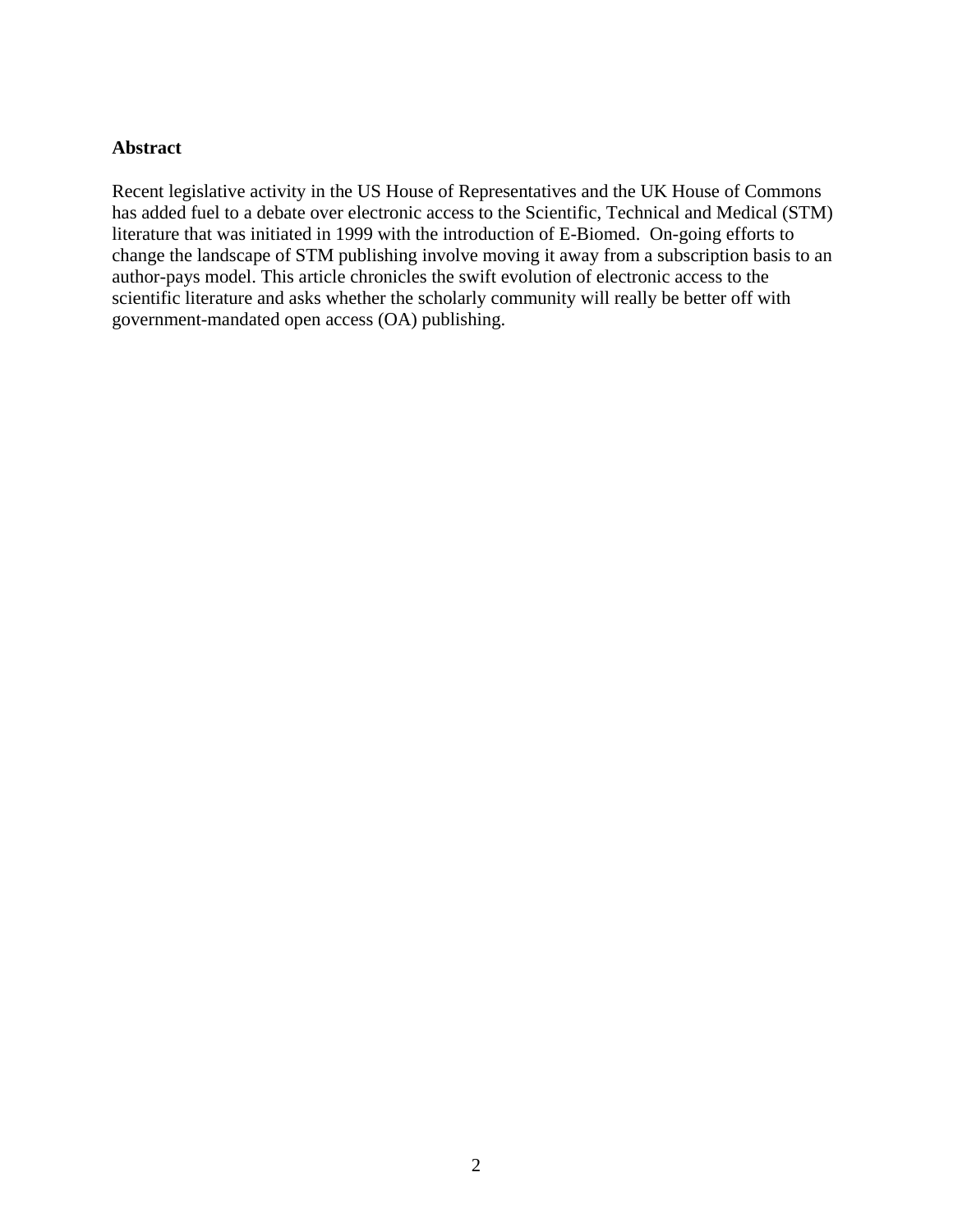#### **A Not-For-Profit Publisher's Perspective on Open Access**

The invitation to write about access control policies for *Serials Review* was welcome because it offered an opportunity to share the perspective of not-for-profit publishers with the library community. Although the American Physiological Society (APS) cannot speak for all not-forprofit publishers, we certainly can describe the ongoing APS experiment with author pays publishing through our newest journal, *Physiological Genomics.* This was also an opportunity to introduce the library community to the Washington DC Principles for Free Access to Science.<sup>1</sup> This March 16, 2004, declaration, signed by 53 publishers, was an effort to have the voices of not-for-profit publishers heard above the drum beat for open access (OA) journal publishing.

In the meantime, however, recent actions taken by Committees of the US House of Representatives<sup>2</sup> and the UK House of Commons<sup>3</sup> have changed the terms of the debate once again. Consequently, this article will provide a somewhat different perspective on the Open Access debate by offering a bird's-eye view as to where STM publishing has been and where it may be going. It will review the origins of the OA movement with a special focus on the factors that have ostensibly driven it – accessibility and cost. At the same time it will focus on the question of whether the OA initiative will truly leave us in a better place for the dissemination of STM content.

#### **A Decade of Progress**

To appreciate how far STM publishing has come in terms of providing electronic access to information, one should consider where we were just ten years ago when the era of online publication had not yet begun. Articles based upon NIH funded research were published in paper journals kept on the shelves of individual and institutional subscribers. The prototypical breast cancer patient who is often cited as the reason why we need Open Access would have had to go to a local library to obtain information about her condition. If she went to a public library she would most likely have been given a medical textbook. At a university library she would have fared somewhat better since she could browse through *Index Medicus* or the relevant shelved journals. She might even have been able to access *Medline* at the university library to find an abstract of a relevant article. Of course, she might not have been able to find the latest articles in *Medline* since titles, authors, and abstracts were keyed in manually, often months after publication. If the particular journal was in the library, she could photocopy it, but if not, she would have to ask the librarian to have it shipped from another library.

From today's vantage point of nearly universal Internet access, these constraints seem primitive and almost unimaginable, but in the early 1990s, we were only just starting to climb the technological mountain upon which we now stand. By the mid-1990s the Internet was becoming increasingly "user friendly" with the advent first of the Gopher and Lynx protocols and later the World Wide Web. As information technology evolved, journal publishers recognized its potential for information dissemination. Both not-for-profit and commercial publishers began looking at the risks and opportunities entailed in moving into the brave new world of electronic publication. In the mid-1990s personal computers were still relatively uncommon and much less information was available to the public over the Internet. Non-university users who did subscribe to online services such as Compuserve did so using dial-up modems. At a time when the Internet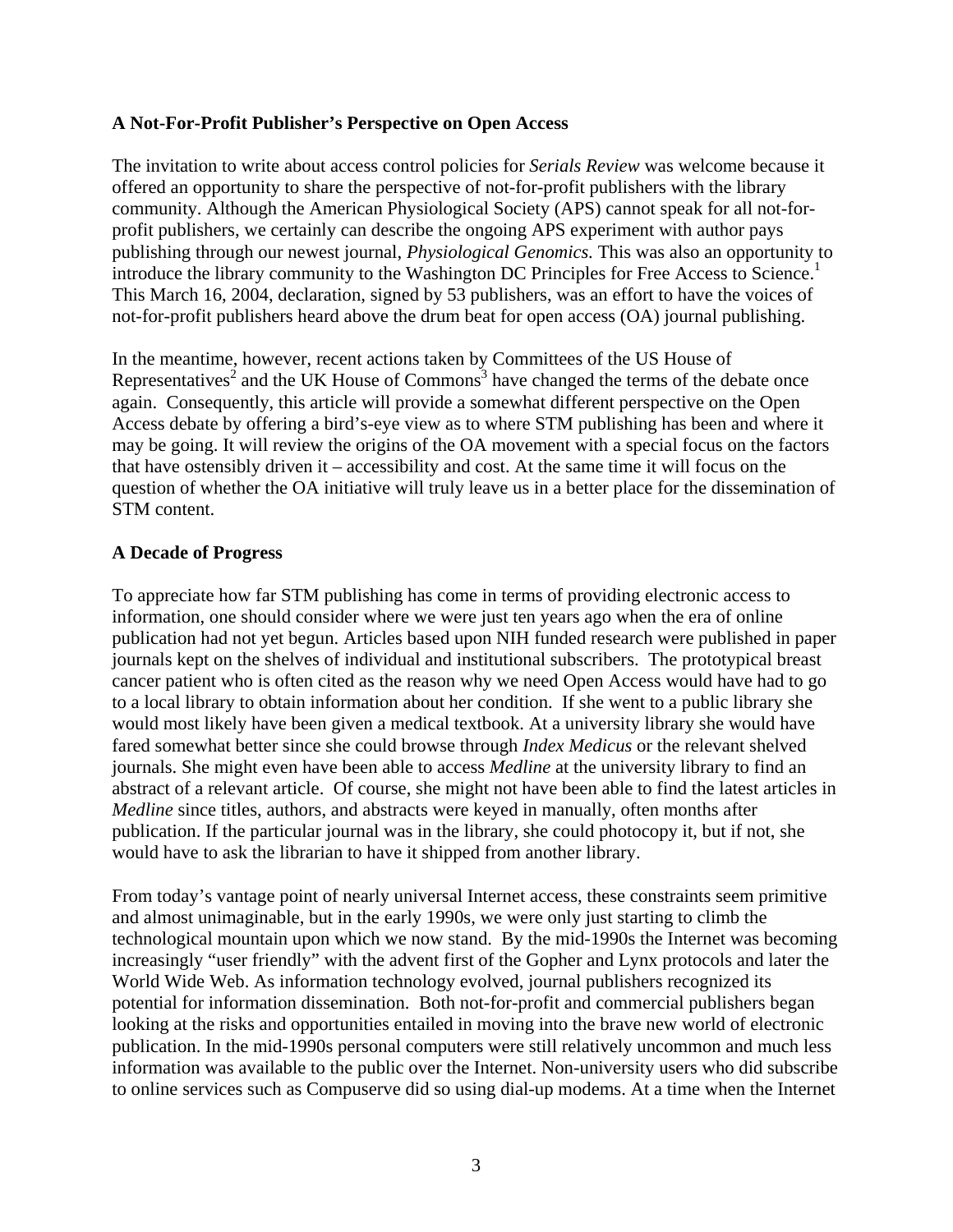primarily served up unformatted text, it was a daring move to make the enormous investments in hardware and software to put information online.

# **APS Goes Online**

In this uncertain environment, the APS participated in a number of experiments including the Red Sage Project and an ISI effort to bring the scientific literature to the Internet. APS launched its first online publication in 1993, posting the abstracts of accepted manuscripts on a Gopher server in an online journal called *APStracts*. As the technology rapidly evolved, APS recognized that abstracts alone were not enough so the Society began exploring ways to publish the full text of the journal articles online. The APS made its first foray into online posting of articles in 1994 when OCLC offered us a platform that was compatible with software that could accommodate the mathematical equations and scientific notation needed for reporting physiological research.

During the same period, a group out of Stanford University set up HighWire Press as another hardware and software platform for electronic publication. When OCLC ceased to support its software – one of the common hazards in the early days of electronic publication – the APS shifted its publications from OCLC to HighWire Press. In 1996, the APS put one of its thirteen print journals, the *Journal of Applied Physiology,* online. It was a time when there was much for publishers both to hope for and to fear from the online world. Would publishers be able to recover the cost of their investment in electronic publishing? Would subscribers cancel their print subscriptions if journals went online? How could publishers keep their journals going and prepare for the inevitable evolution of the technology? These were still unknowns, but response to online publication of the *Journal of Applied Physiology* was so favorable that the Society went forward and moved all thirteen APS journals online. It was clear that "if we were not online, we did not exist." Recognizing that the Internet was the wave of the future, APS also worked with ScholarOne to develop a Web-based system for the submission and peer review of manuscripts which the Society calls "APS Central".

## **Government-run Scientific Publishing**

The APS and other STM publishers were scarcely the only ones who recognized the benefits that the Internet might offer for the dissemination of scientific information. In 1999, then-NIH Director Harold Varmus, along with Patrick Brown of Stanford University and David Lipman of the National Library of Medicine's National Center for Biotechnology Information, unveiled a proposal for E-Biomed. It was described as "an ambitious Web-based publishing venture that could radically change the way biology papers are disseminated."<sup>4</sup> E-Biomed was intended to be a centralized repository where all biomedical journals would deposit their content; however, this visionary plan met with a mixed response. Even OA supporters such as Tony Delamothe of the *British Medical Journal* said that he sensed some "messianism" in this scheme for reorganizing scientific publishing.<sup>5</sup> While E-Biomed was not adopted, the NLM subsequently created PubMed Central to serve as a repository for journal articles. Because publishers were initially required to make their content free immediately, most were unwilling to participate in the venture.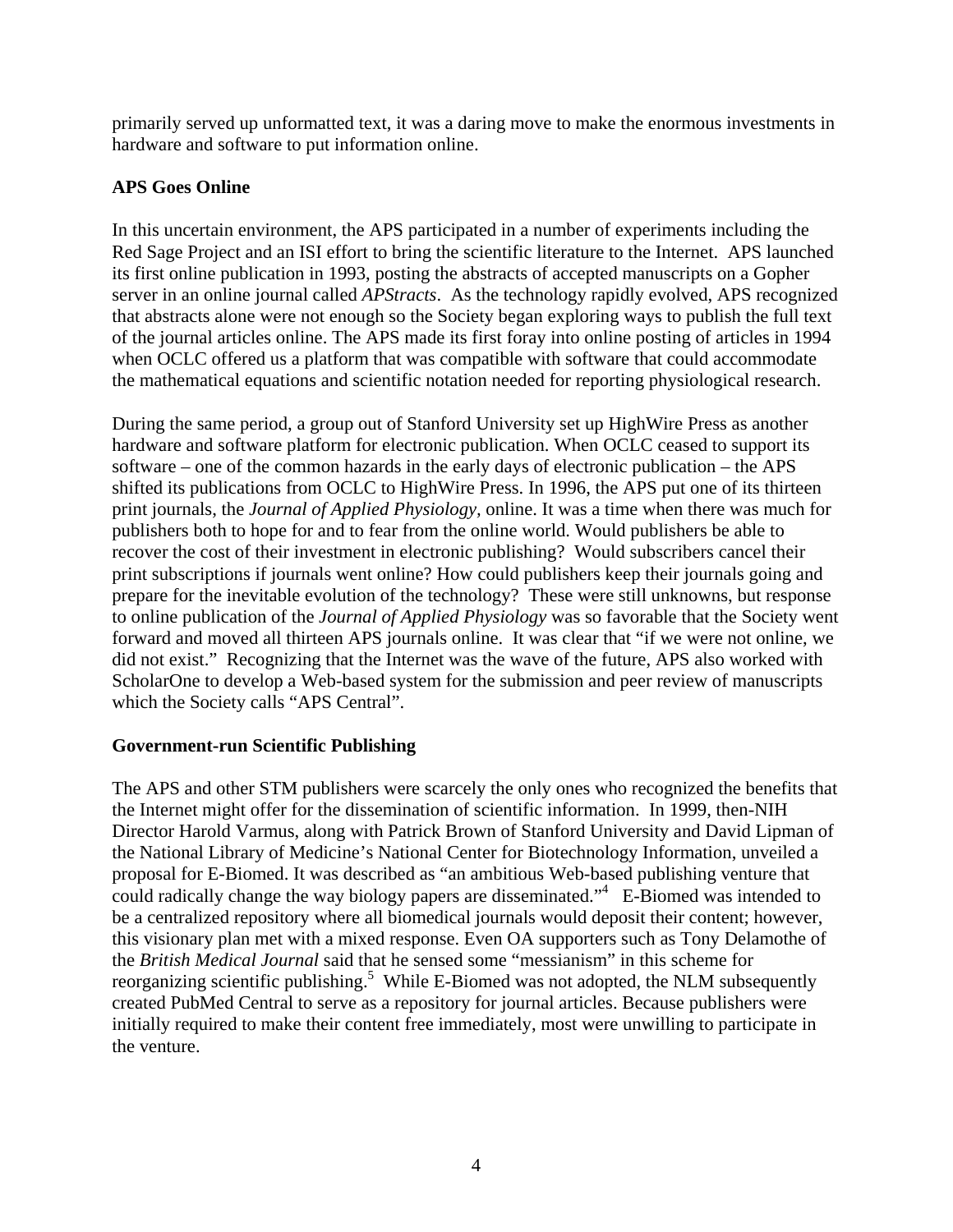In 2003 a number of prominent OA advocates in the US launched a publishing venture called the Public Library of Science (PLoS). As originally envisioned, the PLoS family of journals would provide immediate, unrestricted free access to scientific content financed by a \$1,500 publication fee for accepted manuscripts. The scope of their ambitions is evident in the comments of Michael Eisen, one of the co-founders of PLoS, who was quoted at around the same time as saying, "We are not just another *Nature*, *Science* or *Cell*. We are morally superior and what we are doing is better for the future of science." 6

Eisen's comments as well as those of other PLoS founders along with their actions over the past several years suggest an unwillingness to accept any view but their own**.** The DC Principles for Free Access grew out of frustration because the legitimate concerns of the not-for-profit publishers were not being heard. "More than trying to improve electronic dissemination of research, the founding fathers of PLoS have launched a full-bore, expensive, and high-powered assault on STM publishers in the guise of a grass-roots movement."<sup>7</sup> They claim they are not attacking other publishers, but their actions speak louder than their words.

Although OA advocates say that change is needed to improve the accessibility of governmentfunded science, they fail to acknowledge that STM content is far more accessible today than it has ever been. Many publishers make the full text of their journals freely available within months of publication, but they decide how rapidly to lift access controls based upon how they recover their costs. The fifty-three DC Principles publishers alone have made more than 800,000 articles available online with nearly 500,000 available for free. $8$  In addition, they are working with other not-for-profit publishers to make additional articles available by linking references between journals.

OA advocates complain about a lack of access to the scientific literature for scientists in developing countries. However, many publishers sent complimentary copies of print journals overseas prior to the Internet and currently make the online content freely available through groups such as HINARI **(**Health InterNetwork Access to Research Initiative, http://www.healthinternetwork.org/) and AGORA (Access to Global Online Research in Agriculture, http://www.aginternetwork.org/en/) that coordinate the distribution of online content to low-income nations.

As for individuals who do not have access to an institutional library, the abstracts of all articles published online by publishers in the DC Principles coalition are freely available through their journal Web sites or PubMed. The full text of articles still under subscription access control can be purchased online, often for less than \$10. In the case of patients seeking treatment information, most not-for-profit publishers will provide an article without charge in instances of compassionate need. Thus, the publishers participating in the DC Principles coalition are already making content freely available on an expedited basis to those who cannot afford to pay and to everyone else under a timetable that enables them to sustain their operations.

## **Free is Still Not Free**

Accessibility is not a compelling reason to overturn STM publishing, but OA advocates also complain that subscription prices are too high and an author-pays model would be more cost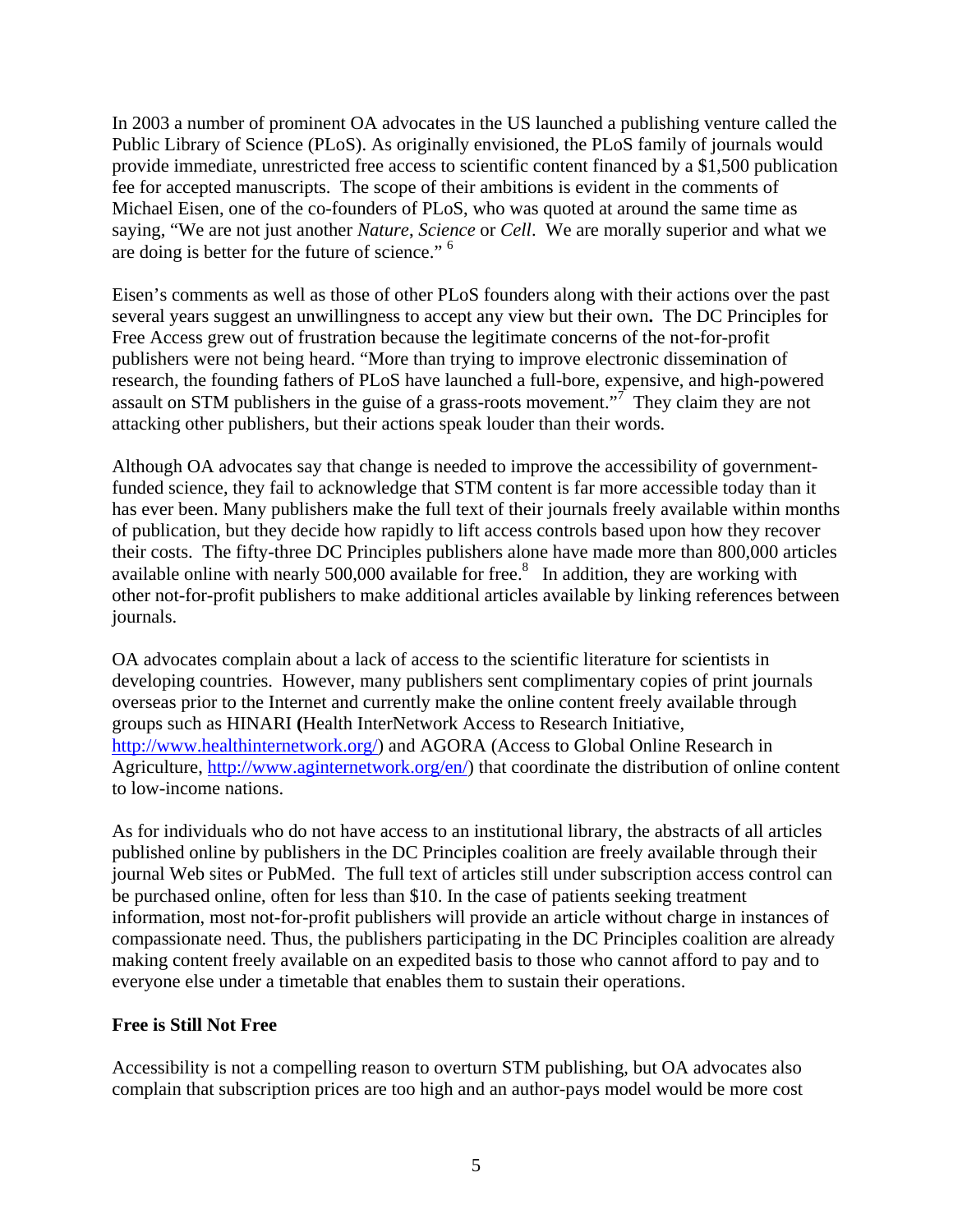effective. The high cost of publishing is a reality, but during the period from 1988 to 1998, subscription prices increased far more sharply for commercial biomedical titles than for not-forprofit titles.<sup>9</sup> This problem has been further exacerbated by the so-called "Big Deals" that commercial publishers have negotiated with libraries, which sharply reduce the funds available for the purchase of other journals.

While institutional subscription prices of not-for-profit journals have increased along with those of commercial journals, the former provide a better cost-per-page value than the latter (Table 1) as well as on a cost-per-citation basis.<sup>10</sup> Moreover, not-for-profit publishers recognize the need to hold down subscription prices. Bringing this message to the library community and the public was another important reason why the DC Principles coalition was formed.

PLoS proponents have repeatedly told the public and the scientific community that it should cost no more than \$1,500 to publish an article online in a rigorously reviewed, high stature journal. A white paper posted on the PLoS website offers a breakdown showing that the cost of publishing an article in *PLoS Biology* is \$1,069,<sup>11</sup> but the expenses listed only cover manuscript processing and production. Other equally essential publishing costs such as marketing, Web hosting, editorial staff, and overhead are omitted. An APS cost analysis for its journal program shows that for the 4,000 articles the Society publishes annually, the comparable cost per article is \$827.72. As noted in Table 2, the difference is predominantly attributable to the differences in manuscript acceptance rate for the two journal programs. However, when the APS includes all the costs associated with the publication of an article, the total average cost of each article increases to \$2,635, which includes editorial staffing, Web hosting, marketing, overhead, etc. Another example is provided by the American Society for Clinical Investigation, a signer of the DC Principles, which has shown that the cost per article for its highly selective *Journal of Clinical Investigation* is approximately \$6,000.<sup>12</sup>

The need to supplement its \$1,500 submission fee may explain why PLoS and other OA journals have been seeking new revenue sources. PLoS started with a \$9 million grant from the Gordon and Betty Moore Foundation. However, at the July 20, 2004, E-Journal Summit, held at the National Academy of Sciences PLoS Executive Director Vivian Siegel conceded that relying upon a \$1,500 per article author submission fee was not a sustainable business model. That is the reason why PLoS initiated a membership program that Siegel described as a way to spread publication costs across multiple sources: author fees and institutional membership fees that range from \$2,000 to  $$100,000$ .<sup>13</sup> This could be seen as a mirror image of the model used by most not-for-profit journals, which hold down the costs of institutional subscriptions by asking authors to pay page charges.

#### **Business Models: Variations on a Theme**

Enthusiasm for the concept of OA publishing model has encouraged a number of publishers/journals to experiment with this business model. While BioMed Central's (BMC) OA program predates the launch of PLoS, having begun in May 2000, its founding was greatly influenced by Varmus' early advocacy of E-Biomed. BMC journal authors are charged fees ranging from \$525 to \$1,500 depending upon the journal.<sup>14</sup> Alternatively, institutions can purchase a "membership" that allows their authors to publish articles without paying the fee;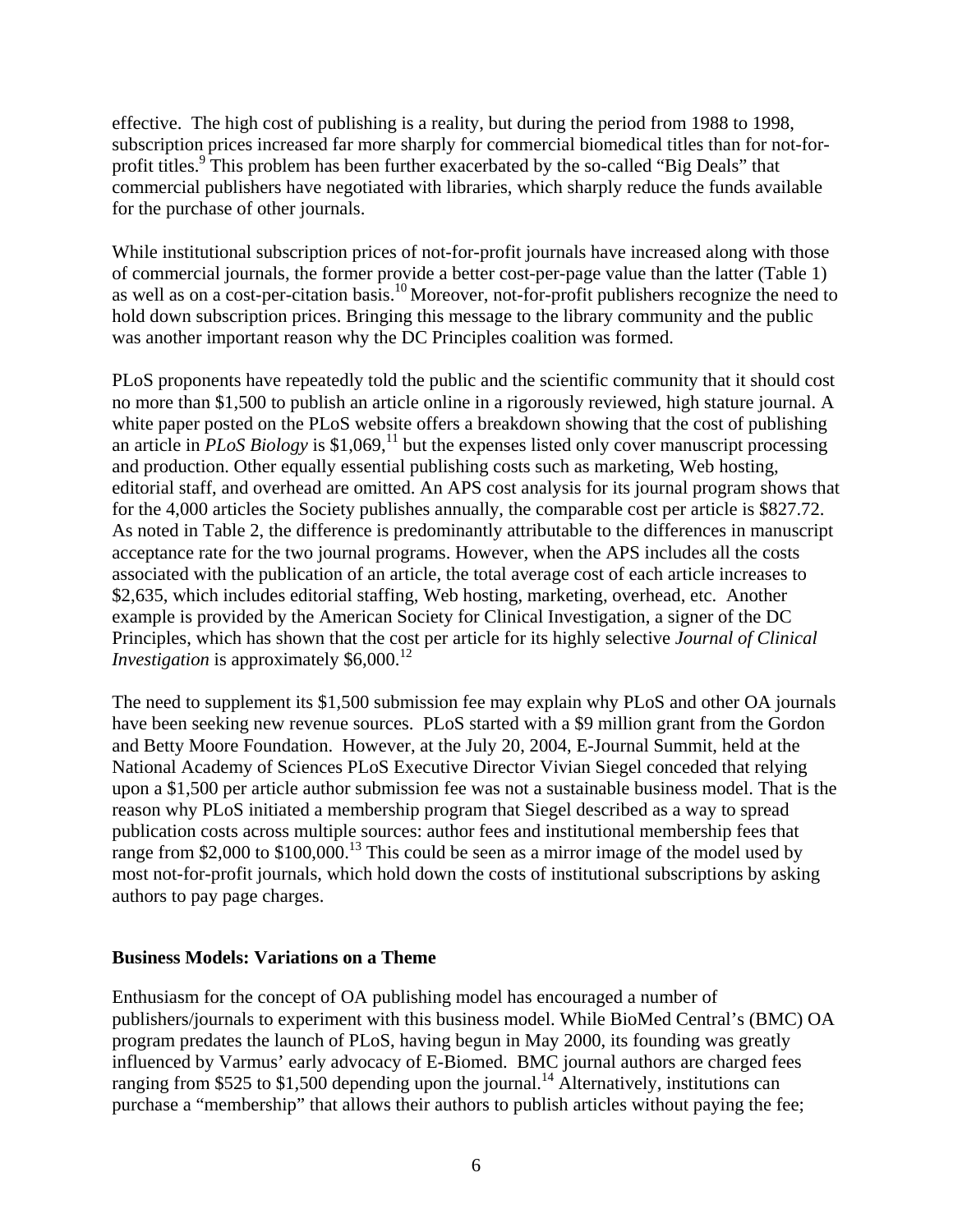however, the membership fee is to be recalculated annually based on the number of articles that authors from that institution published during the previous year. Since libraries have been paying the membership fees, this means that librarians will now face the challenge of budgeting for a variable expense that could increase.

The APS is also experimenting with an author pays model for our journal *Physiological Genomics.* Authors have the option to pay \$1,500 to permit the immediate release of their content. The alternative is to pay no page charges, and the article will be made freely available after 12 months. To date, only 10% of the authors have accepted the Society's invitation to pay the fee to provide immediate access to their articles. Meanwhile, the institutional online subscription price for *Physiological Genomics* is only \$205.

Oxford University Press has recently announced that it will try an OA model in 2005 with *Nucleic Acids Research.*<sup>15</sup> Under the 2004 fee structure, an author must pay \$208 for each page in excess of nine pages, and the online institutional subscription price is \$2459. When *NAR* becomes OA in 2005, authors will be charged \$500 per accepted paper if their institutions are *NAR* members and \$1,500 if they are non-members. Institutional membership in *NAR* will cost \$2,459, which is the same as the 2004 online subscription price.

Commercial publishers are also responding to the OA movement's call for immediate access to content. Elsevier allows for the posting of the author's final version of the manuscript on a personal or institutional Web site, provided there is a link to the journal's home page or the article's DOI and a complete citation. Springer has announced the launch of *Springer Open Choice*, a program that allows journal authors to pay a basic fee to have their articles made available immediately to the public.<sup>16</sup> The *Springer Open Choice* fee is currently set at \$3,000. While Springer pledges to reduce subscription rates as OA authors sign up, until they do, Springer retains its subscription fees, and makes no mention of institutional memberships.

## **Will Libraries Really Benefit?**

Many institutions support OA publishing because they see it as a solution to the problem of diminishing library budgets and the increasing costs of journals, primarily those of commercial publishers. Not-for-profit journals are not generally seen as the source of the cost increase problem. During a press briefing about the DC Principles, University of Virginia Librarian Karin Wittenborg noted that "the costs of [society] journals are predictable and reasonable and they reinvest in the advancement of research and scholarship." Wittenborg called society publishers "the 'good guys' of scholarly publishing."<sup>17</sup>

Wittenborg raised an important question about OA journals when she asked, "Will low costs today be low costs tomorrow?" Other librarians are also asking whether author-pays publishing will in fact prove cost effective for the institution. Table 3 compares the costs associated with publishing in different kinds of journals. It suggests that if the institutional library covers a portion of author fees, OA journals may prove more costly than traditional subscription-based journals. Furthermore, these costs may fluctuate significantly. For example, BioMed Central has set the first year membership fee for a large institution (between 5,001 and 10,000 faculty and postgraduate students in biology and medicine) at \$8,060.<sup>18</sup> Membership allows the institution's faculty to publish for free in over 100 BMC journals. However, in the second year, the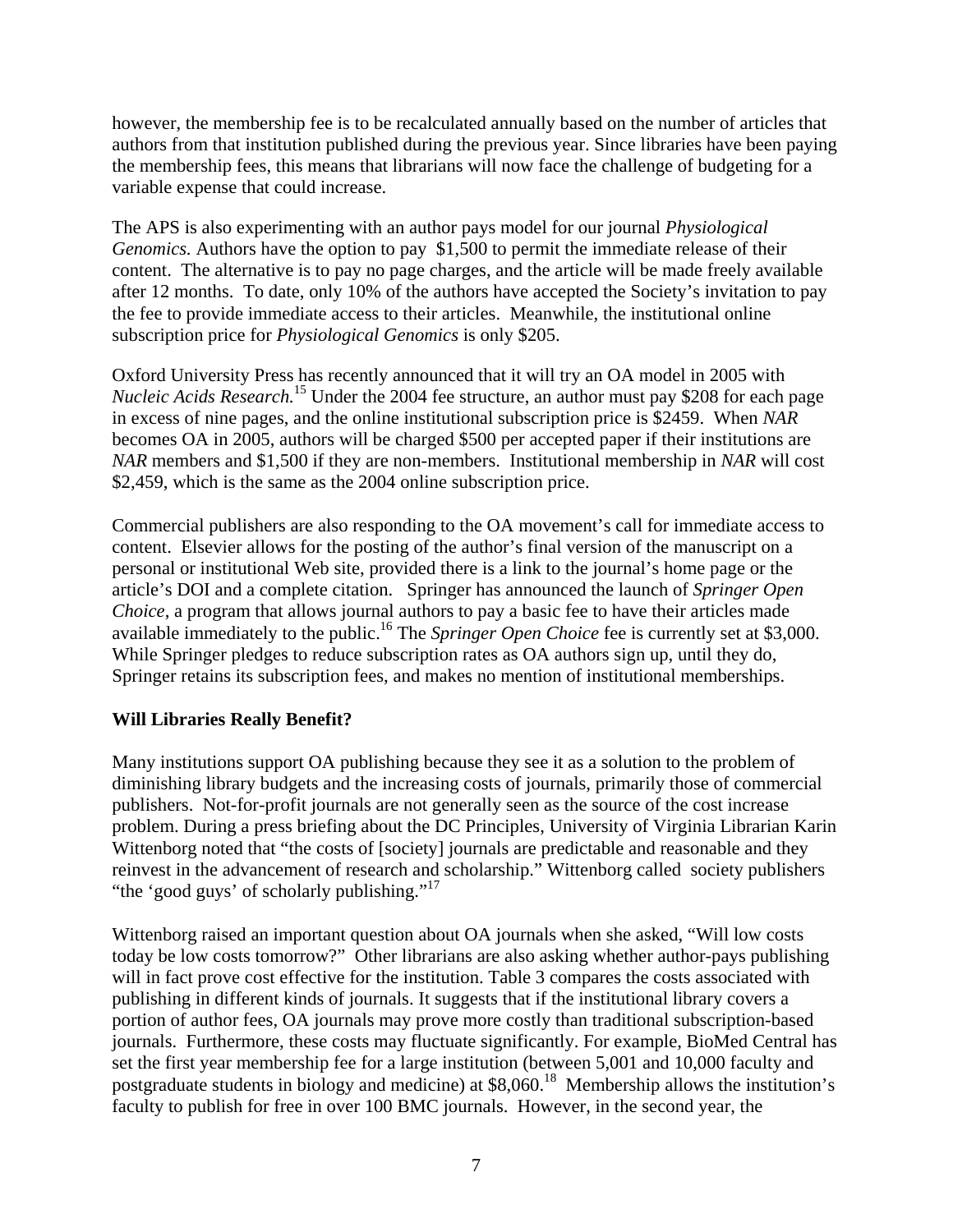membership fee will be determined by multiplying \$525 times the number of articles the faculty published in BMC journals during the previous year. If the APS operated under this structure, a large research university, whose faculty and postdocs published 109 articles in our 13 journals in 2003, would have to pay \$57,225 (109 times \$525) for its second year of institutional membership. In comparison, institutional subscriptions to all 13 APS journals costs only \$5,205 and provides everyone at the large research university with free and immediate access to all our journals.

Traditional journal publishers have frequently been lambasted for using subscriptions as ransom for access to the scientific literature. But is it any less objectionable for OA publishers to link the fees they charge authors to institutional "memberships"? There will no doubt be great pressure from researchers for institutions to become members both to support OA publishing and to reduce their own authorship costs. However, when it is time to prepare their budgets, libraries may find that they have gotten rid of one serials crisis only to face an even bigger crisis due to escalating and unpredictable membership fees. The promise that OA publishing will reduce the cost of access to information has been one of its primary justifications, but not-for-profit publishers have already demonstrated their ability to deliver on this promise.

#### *Deus ex machina?*

While the APS provides free access to research content 12 months after publication, it is a decision that had been made be the Society as a publisher. Efforts to mandate a publishing model that requires the free availability of content, whether after 12 months, 6 months, or immediately, will likely put undue stress on a system that has successfully evolved over the last decade as content has migrated from paper to the Internet. It will force some publishers to make content available at a time that is inconsistent with their publication model. Through the current evolutionary process the public has been provided with access to more content than ever before. The publishers were the ones who responded to the cry for increased accessibility by putting content on the Internet and reducing their access control periods from years to months.

Nevertheless, on July 14, 2004, the US House Appropriations Committee issued a report along with its FY 2005 funding bill for the Departments of Labor, HHS and Education that would "require[e] that a complete electronic copy of any manuscript reporting work supported by NIH grants or contracts be provided to PMC [PubMed Central] upon acceptance of the manuscript for publication in any scientific journal listed in the NLM's [National Library of Medicine] PubMed directory." The committee further instructed the NLM to "commence making these reports, together with supplemental materials, freely and continuously available no later than six months after publication, or immediately in cases in which some or all of the publication costs are paid with NIH grant funds."<sup>19</sup> Although report language is advisory rather than mandatory, this is the kind of instruction that agencies ignore at their peril.

The following week on July 20, 2004 the UK House of Commons Science and Technology Committee issued a report based upon its investigation of scientific publishing practices. The House of Commons panel recommended that government-funded researchers be required to deposit a copy of their scientific papers in a set of interlinked electronic archives. Its report calls for the UK government to "fund the establishment of an interlinked network of institutional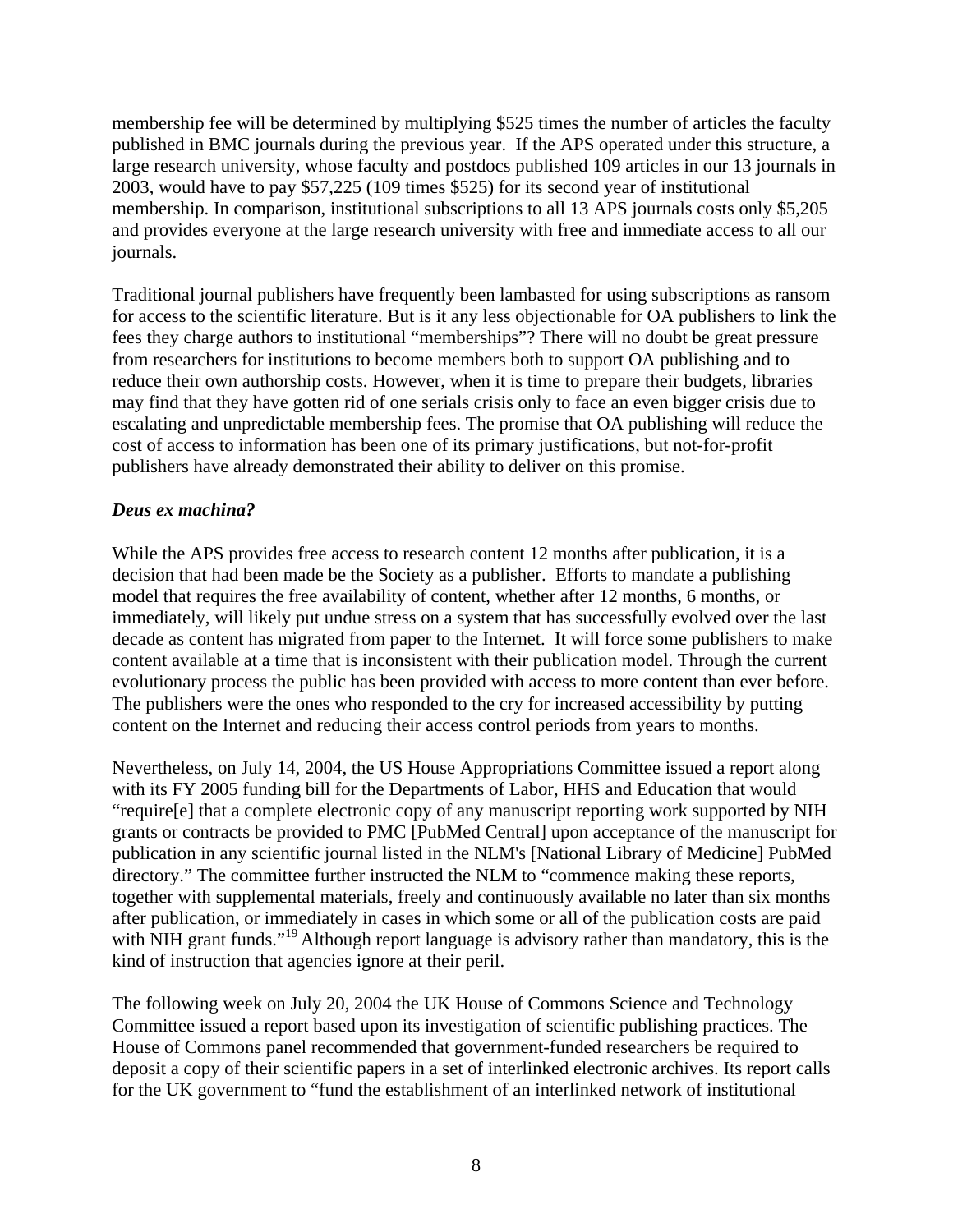repositories on which all research articles originating in the UK should be deposited and can be read for free." It further recommends that non-governmental research councils require their funded researchers to deposit copies of their articles in these archives.<sup>20</sup>

There are, of course, a number of specific reasons why these proposals will fail to provide satisfactory answers to the problem of providing cost-effective access to the scientific literature. But above and beyond those problems, the fact remains that a government-imposed solution could have the effect of hampering the ability of this complex and diverse industry to respond to the on-going revolution in information technology.

Some publishers are experimenting with elements of the US House of Representatives and the UK House of Commons recommendations, namely making accepted manuscripts available free immediately while controlling access to the version of the article containing the added value of redaction, copy-editing and formatting. However, that practice may not be suitable for every type of publication. In addition, placing manuscripts in pre-print archives could lead to confusion because there will be multiple published versions of a single article residing on different sites. Clinical journals will have to speak for themselves about the implications of providing immediate public access to unedited manuscripts.

Furthermore, requiring free access on a government-mandated schedule will cause some journals to lose the subscription revenue they need to sustain their operations. If this forces them out of business, it could cause irrevocable harm to the communities of scholars that rely upon them. The DC Principles endorses the notion that publishers should be allowed to establish access policies in accordance with their subscription base and other financial considerations.

Another troubling element in the US committee language is the requirement that PubMed Central become the sole national repository of accepted manuscripts. In contrast, the UK committee recommended that its government support a network of interlinked repositories. The US language would seem to be an outgrowth of the original vision behind E-Biomed. But there are other ways to ensure the accessibility of science without creating a single governmentrun repository. Many of the signers of the DC Principles utilize the services of HighWire Press for online publishing. HighWire has created a robust and stable platform that currently houses nearly 400 journals and supports over 1.8 million articles, including 750,000 that are freely available. HighWire has also developed a number of archival solutions designed to ensure the integrity of its collection and has created a web portal called the HW Library of the Sciences  $\&$ Medicine<sup>21</sup> that allows for highly sophisticated searching across the content of all the HW journals. The HighWire Library of the Sciences & Medicine makes it possible to search 14 million articles in over 4,500 *Medline* journals. This portal, which was developed by the HighWire collective, currently exceeds PubMed Central in its utility.

#### **A Costly Solution in Search of a Problem**

In 1999, PLoS cofounder Patrick Brown suggested that one reason for E-Biomed was to provide a searchable site for gene expression data. Along with Richard Young of the Whitehead Institute for Biomedical Research, they suggested that a centralized mechanism be created so that dynamic computer displays of microarrays could be visualized, thus enabling researchers to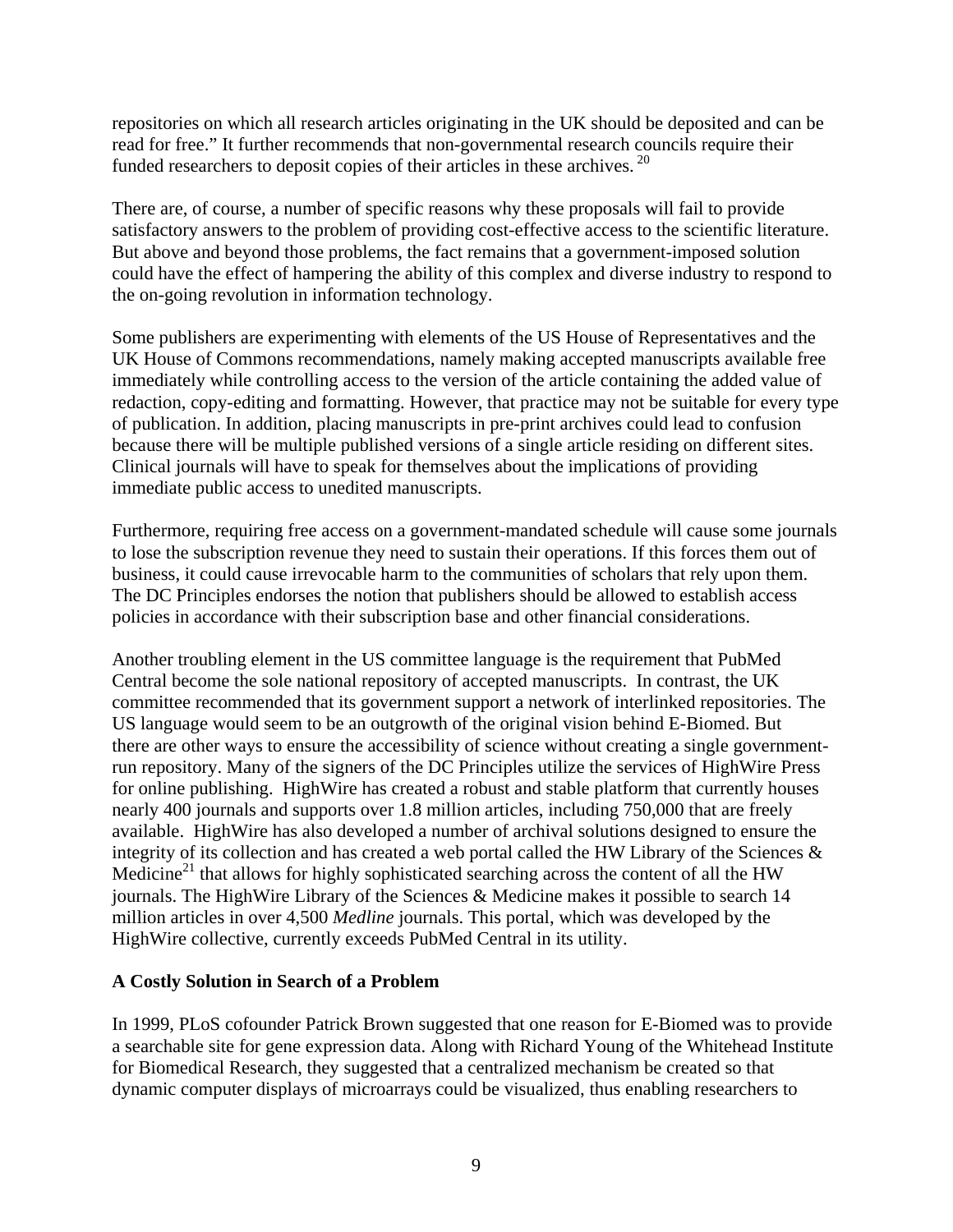make sense of this information.<sup>22</sup> PLoS founders Brown and Eisen have similarly said that a centralized repository of NIH funded content is needed for effective searching and information retrieval, but this is no longer the case with the latest generation of search engines. *Journal of Biological Chemistry* editor Robert Simoni of Stanford University has shown that Google now provides the largest number of reader referrals to the *JBC* (Table 4). Long-time OA advocate Stevan Harnad says that the real issues should be whether articles' full text is OAI-compliant and whether the articles are openly accessible anywhere on the web. As far as Harnad is concerned, where the article is deposited is irrelevant. $^{23}$ 

In addition, establishing a centralized archive for NIH research has cost implications and will create a financial burden that has been estimated to be \$50 million. A sum of this magnitude could be better spent to further the NIH's mission of supporting health research.<sup>24</sup> Nor will a centralized repository provide much help to individual patients, most of whom appropriately rely upon the expertise provided by voluntary health agencies to assess the significance of new scientific discoveries. Rather than create an expensive and superfluous government repository, why not invest in developing search tools to maximize the functionality of PubMed with links out to publishers' content on their own sites?

Questions about optimizing access to the STM literature will be with us for many years to come. Publishers will keep looking for ways to make the content more readily available both to subscribers and to other interested persons. Legislative intervention is disruptive and unnecessary, but one can only hope that these and other concerns of not-for-profit publishers will be heard in the midst of the well-orchestrated clamor for Open Access.

## **ENDNOTE**:

There have been further developments since this article was written. On September 3, 2004, the NIH published a proposal for public comment in the NIH Guide to Grants and Contracts. Rather than requiring grantees to deposit their manuscripts in PubMed Central, the NIH plans to offer this as a means to fulfill their reporting requirement. In addition, all mss would be made publicly accessible after 6 months, with no requirement to grant immediate free access if grant funds were used to pay publication costs. Despite these marginal changes, our stated concerns remain.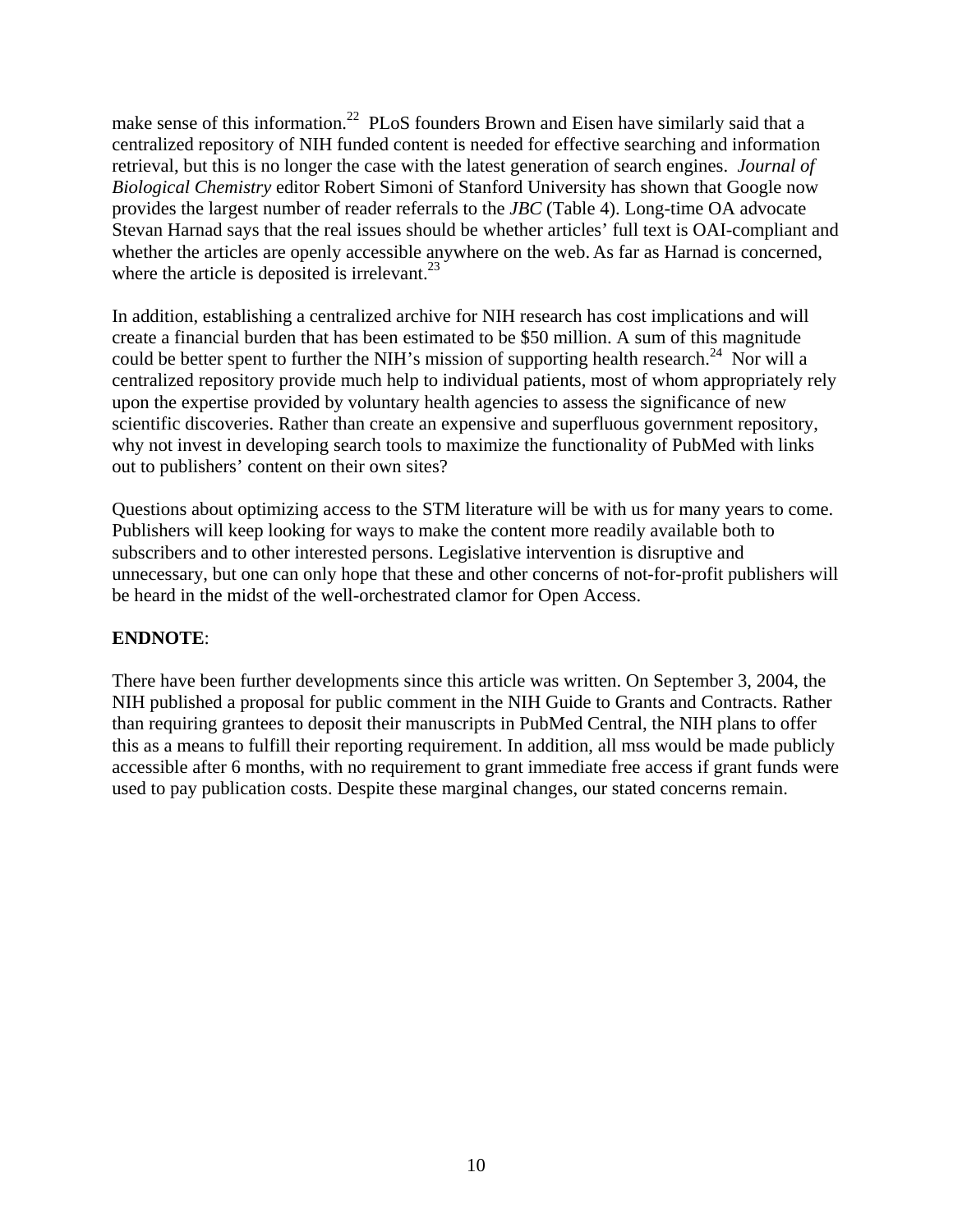# **NOTES**

- 1. Washington DC Principles for Free Access to Science http://www.dcprinciples.org/statement.htm (accessed March 16, 2004).
- 2. Andrea L. Foster, "Today's News: House Committee Tells NIH to Post Research Results Online and Make Them Free." *The Chronicle of Higher Education*, Monday, July 19, 2004.
- 3. Scientific Publications: Free for All? Science and Technology Committee  $10^{th}$  Report. House of Commons (UK) Session 2003-2004 (HC 399-1)
- 4. Eliot Marshall, "NIH Weighs Bold Plan for Online Preprint Publishing." *Science* 283 (1999 March 12): 1610-1611.
- 5. Eliot Marshall, "NIH Weighs Bold Plan for Online Preprint Publishing." *Science* 283 (1999 March 12): 1610-1611.
- 6. Susan R. Owens, "Revolution or Evolution?" *EMBO Reports* 4(8):741-743, 2003.
- 7. Margaret Reich, "Peace, Love and PLoS." *The Physiologist* 46 (4): 137, 139-141, 2003.
- 8. Presentation of Martin Frank, Ph.D., DC Principles Press Briefing http://www.dcprinciples.org/presentations/frank.htm (accessed March 16, 2004).
- 9. Mark J. McCabe, "The Impact of Publisher Mergers on Journal Prices: An Update." *ARL Bimonthly Report* 207 (December 1999): http://www.arl.org/newsltr/207/jrnlprices.html (accessed August 9, 2004).
- 10. Carl T. Bergstrom and Theodore C. Bergstrom**, "**The Costs and Benefits of Library Site Licenses to Academic Journals." *Proc. Natl. Acad. Sci.* 101:897-902, 2004.
- 11. Publishing Open-Access Journals. A Brief Overview from the *Public Library of Science* February 2004. page 12. www.plos.org/downloads/oa\_whitepaper.pdf
- 12. John B. Hawley, Is Free Affordable? Nature Web Focus: Access to the literature: the debate continues. http://www.nature.com/nature/focus/accessdebate/14.html (accessed July 27, 2004).
- 13. PLoS Institutional Membership. Public Library of Science. http://www.publiclibraryofscience.org/support/instmembership.html (accessed August 30, 2004).
- 14. Frequently asked questions about BioMed Central's article-processing charges. BioMed Central. http://www.biomedcentral.com/info/authors/apcfaq (accessed August 30, 2004).
- 15. Nucleic Acids Research. NAR's Open Access Experiment. http://www3.oup.co.uk/nar/special/14/default.html (accessed August 30, 2004).
- 16. Springer Open Choice<sup>TM</sup> http://www.springeronline.com/sgw/cda/frontpage/0,10735,1-40359-0-0-0,00.html (accessed August 30, 2004)
- 17. Presentation by Karin Wittenborg. DC Principles Press Briefing http://www.dcprinciples.org/presentations/wittenborg.htm (accessed March 16, 2004).
- 18. BioMed Central Institutional Membership. BioMed Central. http://www.biomedcentral.com/info/libraries/instmembership (accessed August 30, 2004).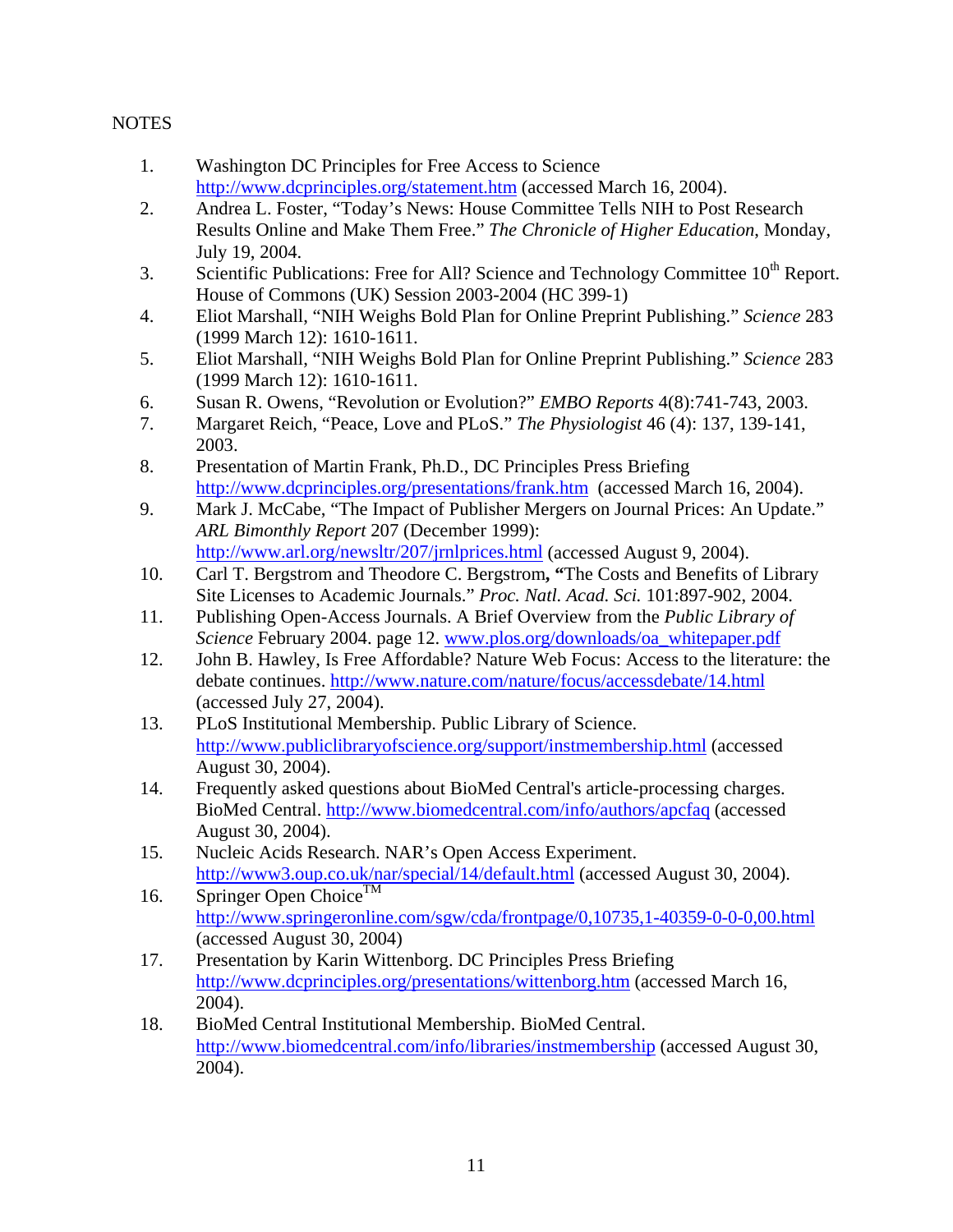- 19. Andrea L. Foster, "Today's News: House Committee Tells NIH to Post Research Results Online and Make Them Free." *The Chronicle of Higher Education*, Monday, July 19, 2004.
- 20. Scientific Publications: Free for All? Science and Technology Committee 10<sup>th</sup> Report. House of Commons (UK) Session 2003-2004 (HC 399-1)
- 21. Public Library of the Sciences and Medicine. HighWire Portal, www.highwire.org (accessed August 9, 2004).
- 22. Eliot Marshall, "NIH Weighs Bold Plan for Online Preprint Publishing." *Science* 283 (1999 March 12): 1610-1611.
- 23. Stevan Harnad, e-mail message to American-Scientist-Open-Access-Forum *Mandating OA around the corner?* July 25, 2004. http://listserver.sigmaxi.org/sc/wa.exe?A2=ind04&L=american-scientist-open-accessforum&D=0&F=l&P=65612
- 24. Jocelyn Kaiser, "Seeking Advice on 'Open Access,' NIH Gets an Earful." *Science*  305:764, 2004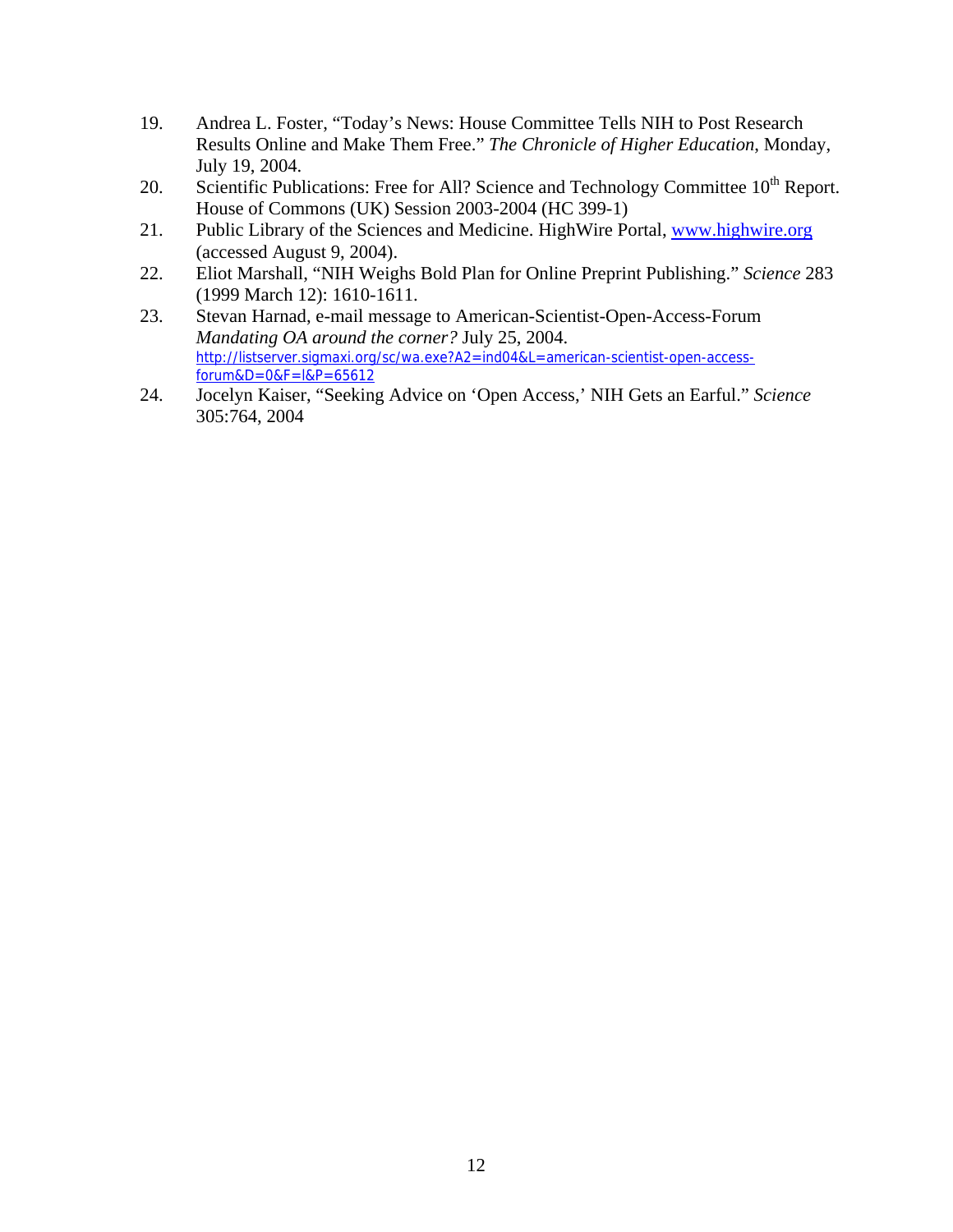| <b>FIELD</b>        | <b>For Profit</b> | <b>Not-for-Profit</b> |
|---------------------|-------------------|-----------------------|
|                     |                   |                       |
| Ecology             | 1.01              | 0.19                  |
| Economics           | 0.83              | 0.17                  |
| Atmospheric Science | 0.95              | 0.15                  |
| <b>Mathematics</b>  | 0.70              | 0.27                  |
| Neuroscience        | 0.89              | 0.10                  |
| Physics             | 0.63              | 0.19                  |

Table 1 - Mean institutional price (\$) per page for journals in six scientific fields

Source: Carl T. Bergstrom and Theodore C. Bergstrom**, "**The Costs and Benefits of Library Site Licenses to Academic Journals." *Proc. Natl. Acad. Sci.* 101:897-902, 2004.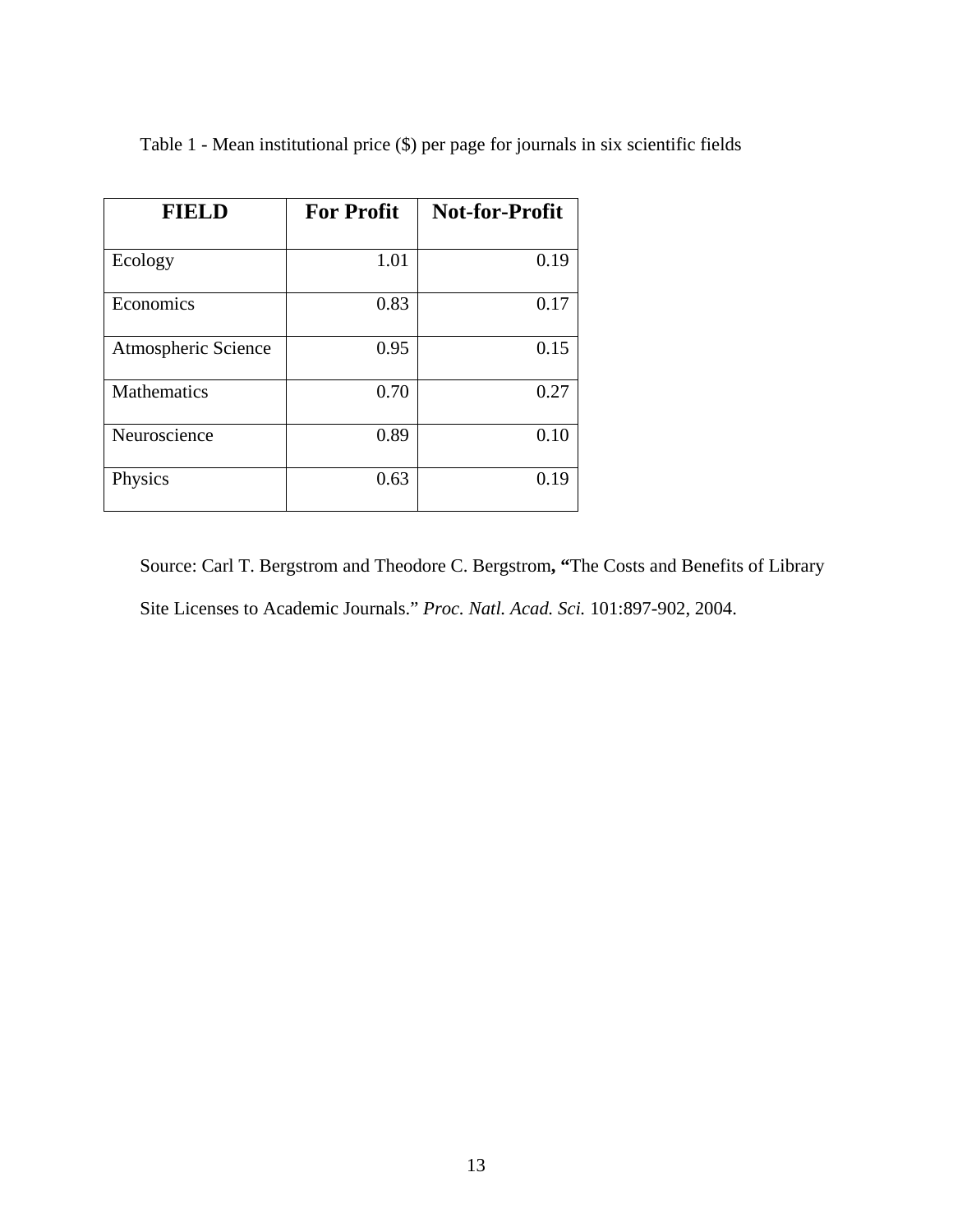Table 2 – Analysis of Article Cost Using the PLoS Cost Analysis Model

|                                                                               | <b>PLoS</b> | <b>APS</b> |
|-------------------------------------------------------------------------------|-------------|------------|
| Peer Review, per accepted mss*                                                | 200.00      | 40.00      |
| Copyediting and fig. editing                                                  | 380.00      | 315.85     |
| <b>Composition</b>                                                            | 366.25      | 420.73     |
| Electronic file prep (not inc. hosting)                                       | 111.00      | 49.29      |
| <b>Cross ref deposits</b>                                                     | 12.50       | 1.85       |
| Total                                                                         | 1,069.75    | 827.72     |
| Total based on actual costs, inc. all                                         |             |            |
| else                                                                          | ?           | 2,635.00   |
| (PLoS model does not inc. ed staff,<br>overhead, marketing, Internet hosting) |             |            |
|                                                                               |             |            |

\*Cost per submitted article is \$20 for PLoS and APS, but PLoS assumes a 10% acceptance rate, and APS assumes a 50% acceptance rate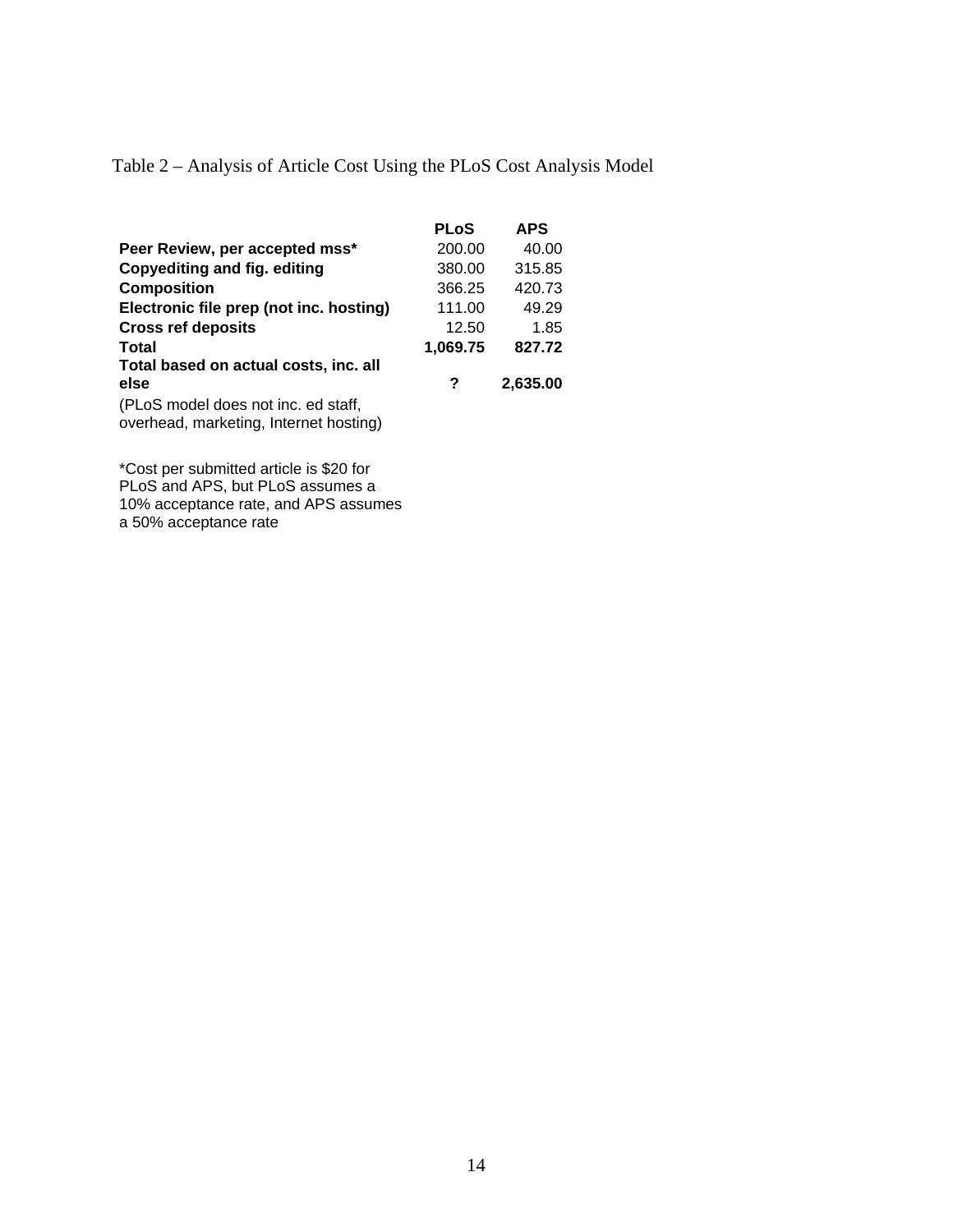| Journal                          | Author    | Cost for 10 | Online       | Institutional   | Total       |
|----------------------------------|-----------|-------------|--------------|-----------------|-------------|
|                                  | Fees      | articles/10 | Subscription | Membership      | Cost to     |
|                                  |           | pages each  | Fee          | Fee             | Institution |
| APS - Physiological              | \$0/page  | \$0         | \$205        | \$0             | \$205       |
| $Genomics^{\#}$                  |           |             |              |                 |             |
| APS - Physiological              | \$1,500   | \$15,000    | \$205        | \$0             | \$15,205    |
| <i>Genomics</i>                  |           |             |              |                 |             |
| $APS$ – Journal of               | \$70/page | \$7,000     | \$1,030      | \$0             | \$8,030     |
| $Neurophysiology$ <sup>#</sup>   |           |             |              |                 |             |
| <b>PLoS</b> Biology              | \$1,500   | \$15,000    | \$0          | \$0             | \$15,000    |
| <b>PLoS</b> Biology              | \$1,350   | \$13,500    | \$0          | \$2,000         | \$15,500    |
| <b>PLoS</b> Biology <sup>*</sup> | \$900     | \$9,000     | \$0          | \$25,000        | \$34,000    |
| <b>PLoS</b> Biology <sup>®</sup> | \$375     | \$3,750     | \$0          | \$100,000       | \$103,750   |
| OUP - Nucleic Acid               | \$208     | \$2,080     | \$2,459      | \$0             | \$4,539     |
| Research $(2004)^{\#}$           |           |             |              |                 |             |
| OUP - Nucleic Acid               | \$500     | $$5,500^+$  | \$0          | \$2,459         | \$7,959     |
| $Research (2005)^{^{\circ}}$     |           |             |              |                 |             |
| OUP - Nucleic Acid               | \$1,500   | $$15,500^+$ | \$0          | \$0             | \$15,500    |
| Research (2005) <sup>*</sup>     |           |             |              |                 |             |
| BioMed Central-                  | \$1,500   | \$15,000    | \$0          | \$0             | \$15,000    |
| Journal of Biology               |           |             |              |                 |             |
| BioMed Central-                  | \$0       | \$0         | \$0          | \$5,250 (based) | \$5,250     |
| Journal of Biology <sup>®</sup>  |           |             |              | on 10           |             |
|                                  |           |             |              | submissions)    |             |

Table 3 – Cost comparison across several different journals incorporating author pays and subscription models.

\*Immediate Free Access

#after 12 months

+ OUP charges \$50 for all pages over 9

Note – The multiple lines for *PLoS* and BMC journals shows the effect of different membership levels on total institutional cost.